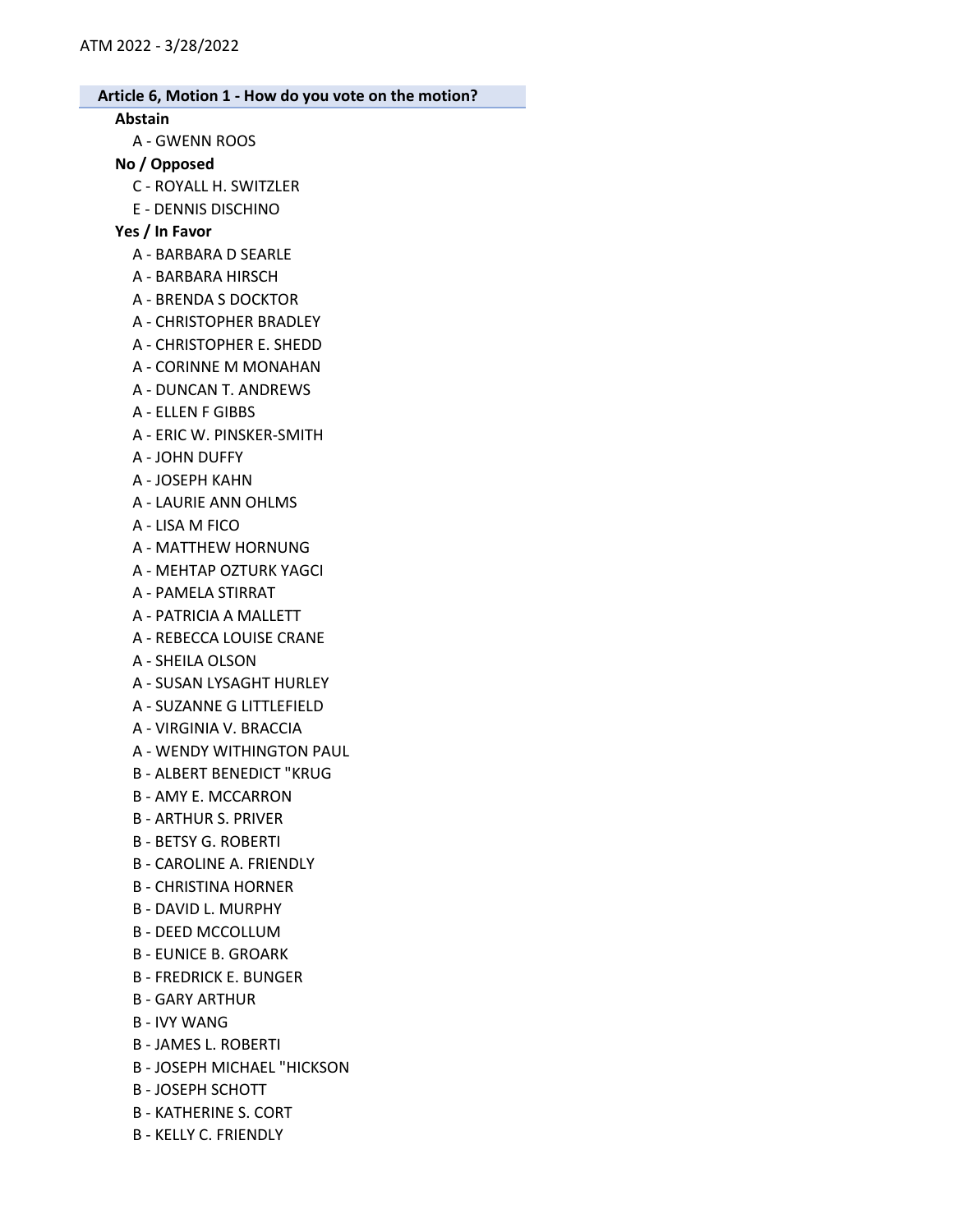- B LINDA H. CHOW B - MARY EATON CROWN B - MELISSA A. MARTIN B - MIDDLETON ANSLEY "MARTIN B - NORA TRACY PHILLIPS B - PAUL THOMAS DELANEY B - PETRO LISOWSKY B - ROBERTA MORGENSTERN B - S. PETER W. JONES B - SCOTT K. BENDER B - SKYE JACOBS C - AMY SB GOTTSCHALK C - ANDREA N. WARD C - ANN M. HOWLEY C - ANN WELKE RAPPAPORT C - CHRISTINE S. MIZZI C - ELIZABETH LASHWAY C - HOLLY M. GRACE C - HYUN SOOK RYU SONG C - KATE MCGEOUGH C - KATHY Y. EGAN C - LEANNE J. LEIBMAN C - LINDA OLIVER GRAPE C - LOIS C. SULLIVAN C - LUCIENNE V. RONCO C - LUCY ROONEY KAPPLES C - MARCIA TESTA SIMONSON C - MARTIN JAY "MCHALE C - MORRIS RUSTY KELLOGG C - PAMELA POSEY C - SARA H. RAVERET C - SARAH H. PEDERSEN C - SHARON L. GRAY C - SUSAN K. MAGGIONI C - THOMAS H. ULFELDER C - WENDY HARRIS GARBER D - ANN-MARA S. LANZA D - CAROL ALMEDA-MORROW D - CHRISTINE A. KEHOE D - CRAIG EDWARD MACK D - DEREK B. REDGATE D - DIANE E. HALL D - ELIZABETH H. SHLALA D - ELIZABETH SULLIVAN WOODS D - ETHAN I. DAVIS
	- D GAIL FRANCES SULLIVAN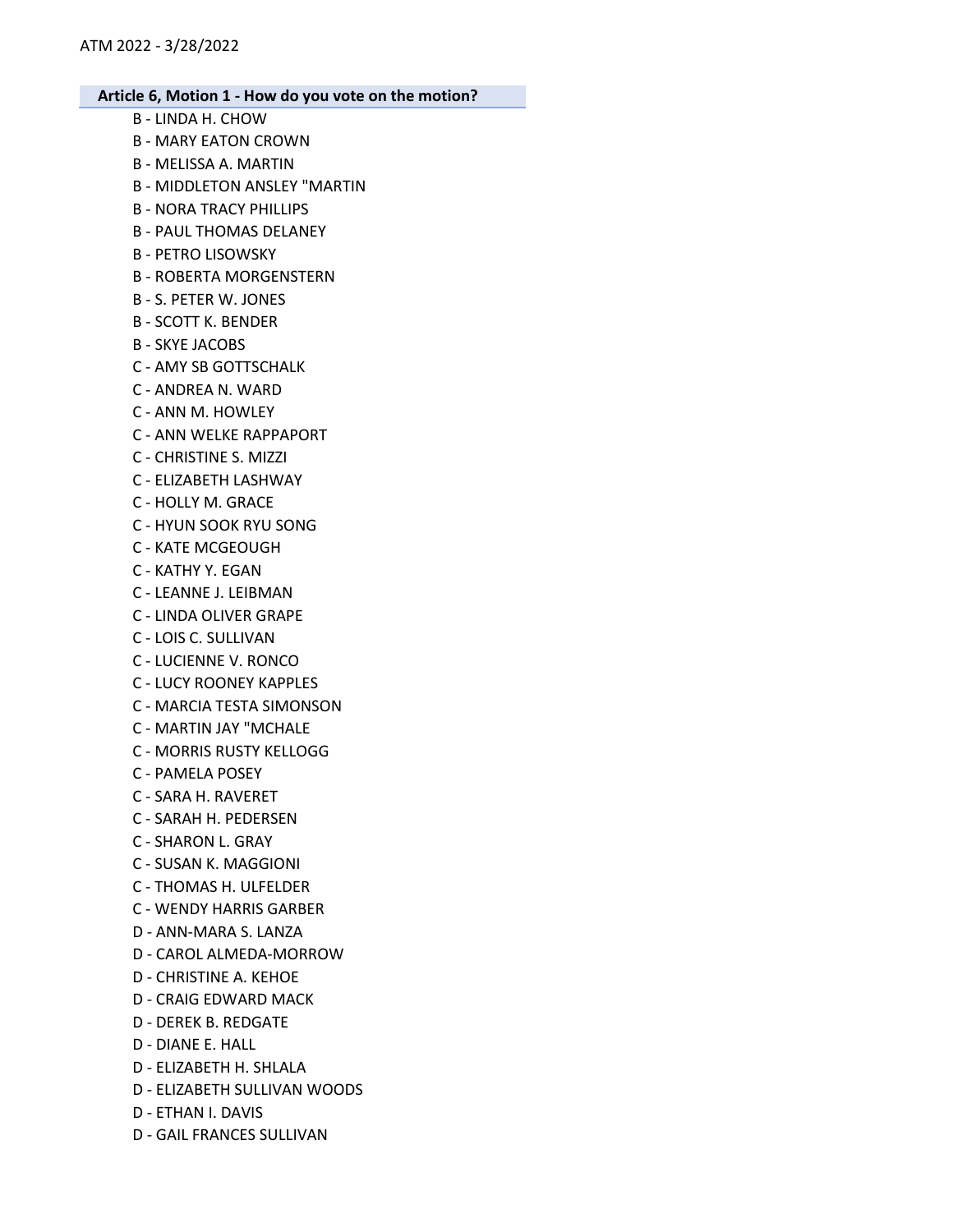- D IAN COHEN
- D ILLANA S. NISSENBAUM
- D JOHN D. LANZA
- D JOHN SCHULER
- D LAURA ROBERT-FRAGASSO
- D LAURA SCHOTSKY OLTON
- D LINA EVE VITA MUSAYEV
- D LORI A. FERRANTE
- D MARGIE PALLADINO
- D MARK B. BENJAMIN
- D MASON R. SMITH
- D MAURA MURPHY
- D QUENTIN S. PRIDEAUX
- D RICHARD D. "HILL
- D SANDRA SABA JOSEPH
- D STEPHEN G. MURPHY
- D W. ARTHUR "GARRITY
- E CAREN PARKER
- E JACQUI VAN LOOY
- E JARED W. PARKER
- E JESSICA BETH GRAHAM
- E JOAN GAUGHAN
- E JOHN FREDERICK ERHARD
- E KATHERINE K. MACDONALD
- E KATHERINE L. "BABSON
- E KEVIN J. MACDONALD
- E LAURENCE D. SHIND
- E LISE M. OLNEY
- E MARLA L. ROBINSON
- E MARY GARD
- E NANCY L. GOODEN WESTENBERG
- E NEAL R. GOINS
- E ODESSA MB SANCHEZ
- E PAUL A. CRAMER
- E RAINA C. MCMANUS
- E RANI ELWY
- E REGINA C. LAROCQUE
- E RUSSELL THOMAS GENTRY
- E SYLVIA T. HAHN-GRIFFITHS
- E THOMAS J. MACDONALD
- E TIMOTHY W. FULHAM
- E WENDY A. HAERING-ENGELS
- E WENDY S. BECK VON PECCOZ
- F ANNE P. COHEN
- F CYNTHIA C. EDWARDS
- F DAVID LIVINGSTON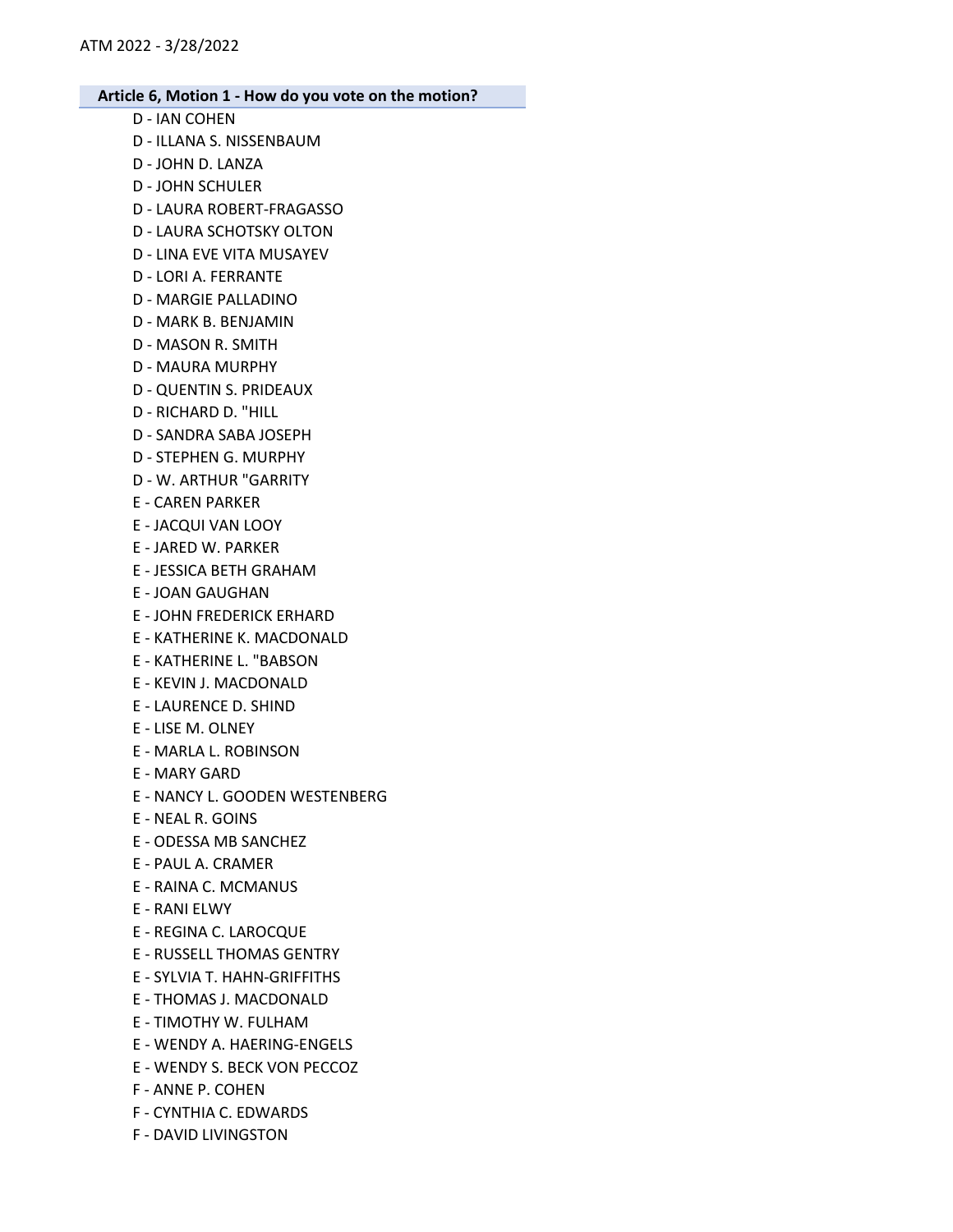- F DAVID RYAN DAWS
- F ELAINE M. PUTNAM
- F ELIZABETH LANGE
- F ELIZABETH MAY
- F ERIC M. CARLSON
- F FREDERIC W. RIPLEY
- F HOPE CROSIER
- F JAY PROSNITZ
- F LISA COLLINS
- F MAGGIE N. EGGER
- F MICHAEL ANDREW LICATA
- F MICHAEL J. MASTRIANNI
- F MICHELE DRAGON LIVINGSTON
- F NICHOLE ANN BERNIER
- F NIKI BRINKMAN-OFENLOCH
- F SALVATORE "DEFAZIO
- F SARA A. JENNINGS
- F SHAWN BAKER
- F STEVEN J. SIMONS
- F SUSAN KAGAN LANGE
- F VICTORIA J. OSTLER
- F VIRGINIA LEE FERKO
- G ALICE HANLON PEISCH
- G ALLAN L. PORT
- G ANDREW A. WILSON
- G CRAIG L. COHEN
- G DIANE CAMPBELL
- G DOUGLAS W. SMITH
- G EDWARD D. FOLLAND
- G HAROLD N. "KAPLAN
- G JANET Z. GIELE
- G JE'LESIA JONES
- G JOAN HACKETT CODY
- G JUDSON L. JAFFE
- G KARL HAMMOND
- G KATHLEEN F. TRUMBULL
- G LORRI WOODACRE
- G MARJORIE R. FREIMAN
- G MICHAEL R. TOBIN
- G PARKER MORSE
- G PAUL H. MERRY
- G PETER SOLOMON
- G PHILIPPA BIGGERS
- G RICHARD MICHAEL SALASOVICH
- G SUSAN A. MANGIACOTTI
- G TAMARA V. SIELECKI-DZURDZ